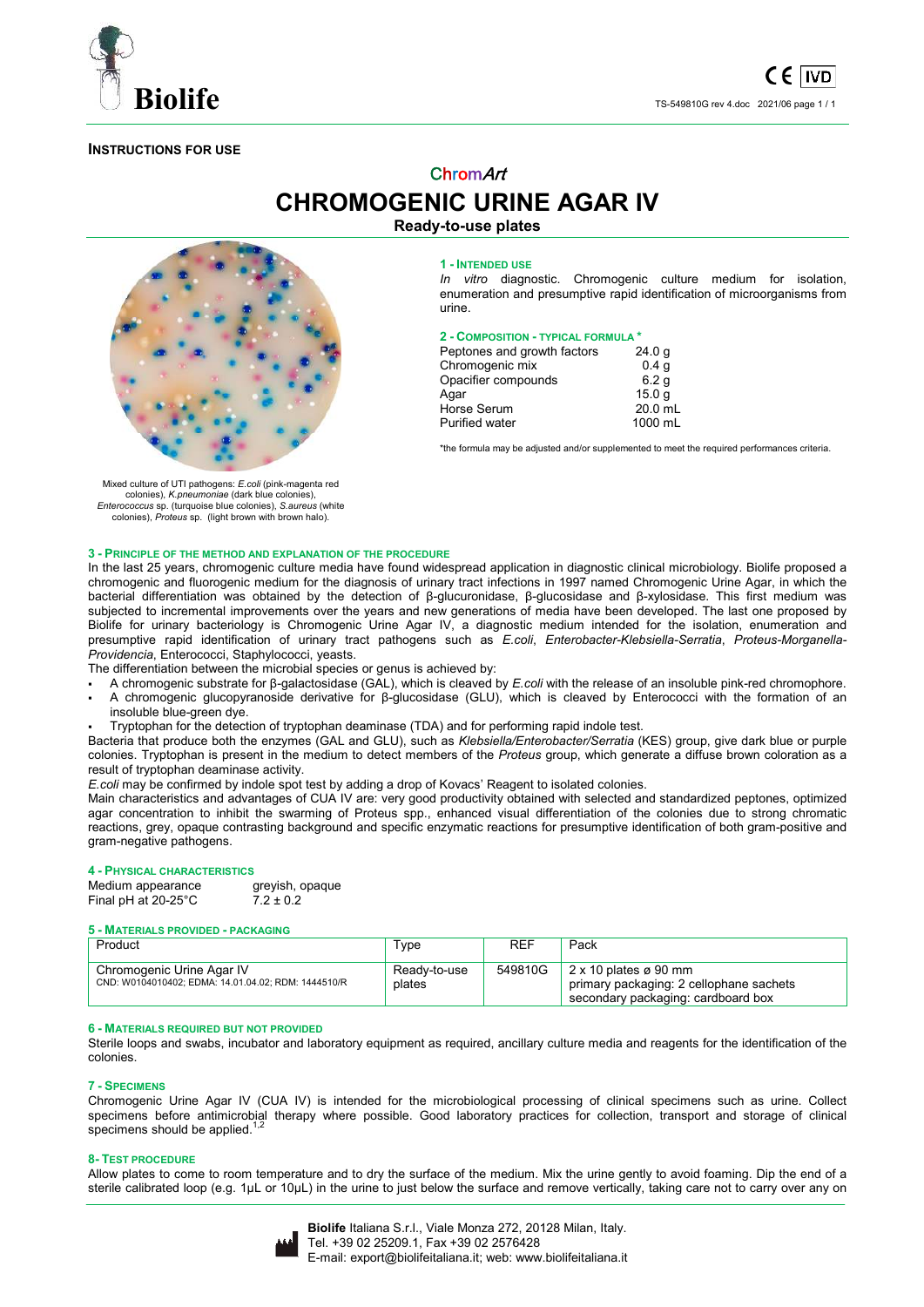

the shank. Use this to inoculate CUA IV plate from top to bottom in a vertical line and again from top to bottom perpendicular to this line in a back-and-forth fashion. The inoculum of urine is spread over the entire agar surface to simplify counting of colonies after growth. Incubate at 35-37°C in air for 24 to 48 hours.

Although most urinary tract pathogens grow readily, slowly growing pathogens and those inhibited by the presence of antimicrobials in the patient's specimen may not appear after overnight incubation (16 h). Perform leukocyte esterase and nitrite tests to determine which cultures get incubated for a full 48 hours. Urine cultures that are negative after overnight incubation but had one or both positive enzyme tests should be incubated for an additional day or re-inoculated on a blood agar plate.

#### **9 - READING AND INTERPRETATION**

After incubation, observe the bacterial growth, count the number of colonies (CFU) on the plate and record the specific morphological, chromatic characteristics of the colonies. If a 1µL loop is used, one colony equals 1000 CFU/mL, if a 10µL loop is used, one colony equals 100 CFU/mL. Studies conducted in the 1950s remain the basis for interpreting urine culture results showing that bacterial counts of ≥10<sup>5</sup> CFU/mL are indicative of an infection and counts below this usually indicate contamination.<sup>2</sup>

In specific patient groups, counts between 10<sup>5</sup> CFU/mL and 10<sup>2</sup> CFU/mL may be significant; a pure isolate with counts between 10<sup>4</sup> and<br>10<sup>5</sup> CFU/mL should be evaluated based on clinical information or confirmed by repe puncture any CFU detected indicates an infection.<sup>2</sup>

puncture any CFU detected indicates an infection.<sup>∠</sup><br>Consult appropriate references for complete interpretation criteria of the microbial count.<sup>1,2</sup>

Typical colonial morphology and colours interpretation on Chromogenic Urine Agar IV are as follows:



#### **10 - USER QUALITY CONTROL**

All manufactured lots of the product are released for sale after the Quality Control has been performed to check the compliance with the specifications. However, it is responsibility of the end-user to perform Quality Control testing in accordance with the local applicable regulations, in compliance with accreditation requirements and the experience of the Laboratory. Here below are listed some test strains useful for the quality control.<sup>3</sup>

| INCUBATION $T^{\circ}/T$ / ATM<br>EXPECTED RESULTS               |
|------------------------------------------------------------------|
| 35-37°C / 18-24H / A<br>good growth, pink colonies               |
| good growth, green colonies<br>35-37°C / 18-24H / A              |
| good growth, white colonies<br>35-37°C / 18-24H / A              |
| 35-37°C / 18-24H / A<br>good growth, dark blue colonies          |
| 35-37°C / 18-24H / A<br>good growth, bluish colonies not swarmed |
|                                                                  |

A: aerobic incubation; ATCC is a trademark of American Type Culture Collection

#### **11- PERFORMANCES CHARACTERISTICS**

Prior to release for sale, a representative sample of all lots of ready-to-use plates of Chromogenic Urine Agar IV and of the raw material used for the production of prepared plates (dehydrated Chromogenic Urine Agar IV REF 409810G) are tested for productivity by comparing the results with a previously approved Reference Batch and with Tryptic Soy Agar.

Productivity is tested by a quantitative test with the target strain *S.aureus* ATCC 25922; Chromogenic Urine Agar IV Agar and TSA plates are inoculated with decimal dilutions in saline of a colonies suspension and incubated at 35-37°C for 18-24 hours. The colonies are enumerated on CUA IV and TSA plates and the productivity ratio is calculated (*Pr*=CFU<sub>CUA IV</sub>/CFU<sub>TSA</sub>). If *Pr* is ≥ 0,5 and if the colonies morphology and colour are typical (white colonies) the results are considered acceptable and conform to the specifications. Furthermore the productivity characteristics are tested by semi-quantitative ecometric technique with the following strains: *E.coli* ATCC 25922, *E.coli* ATCC 8739, *P.mirabilis* ATCC 12453 *E.aerogenes* ATCC 13048, *K.pneumoniae* ATCC 27736, *C.freundii* ATCC 8090 *C.diversus* ATCC 40738, *S.saprophyticus* ATCC 15305, *E.faecalis* ATCC 29212, *S.epidermidis* ATCC 12228, *C.albicans* ATCC 10231. After incubation, the colours of the colonies and the amount of growth are evaluated and recorded. All strains show a good growth with typical colours, according the specifications.